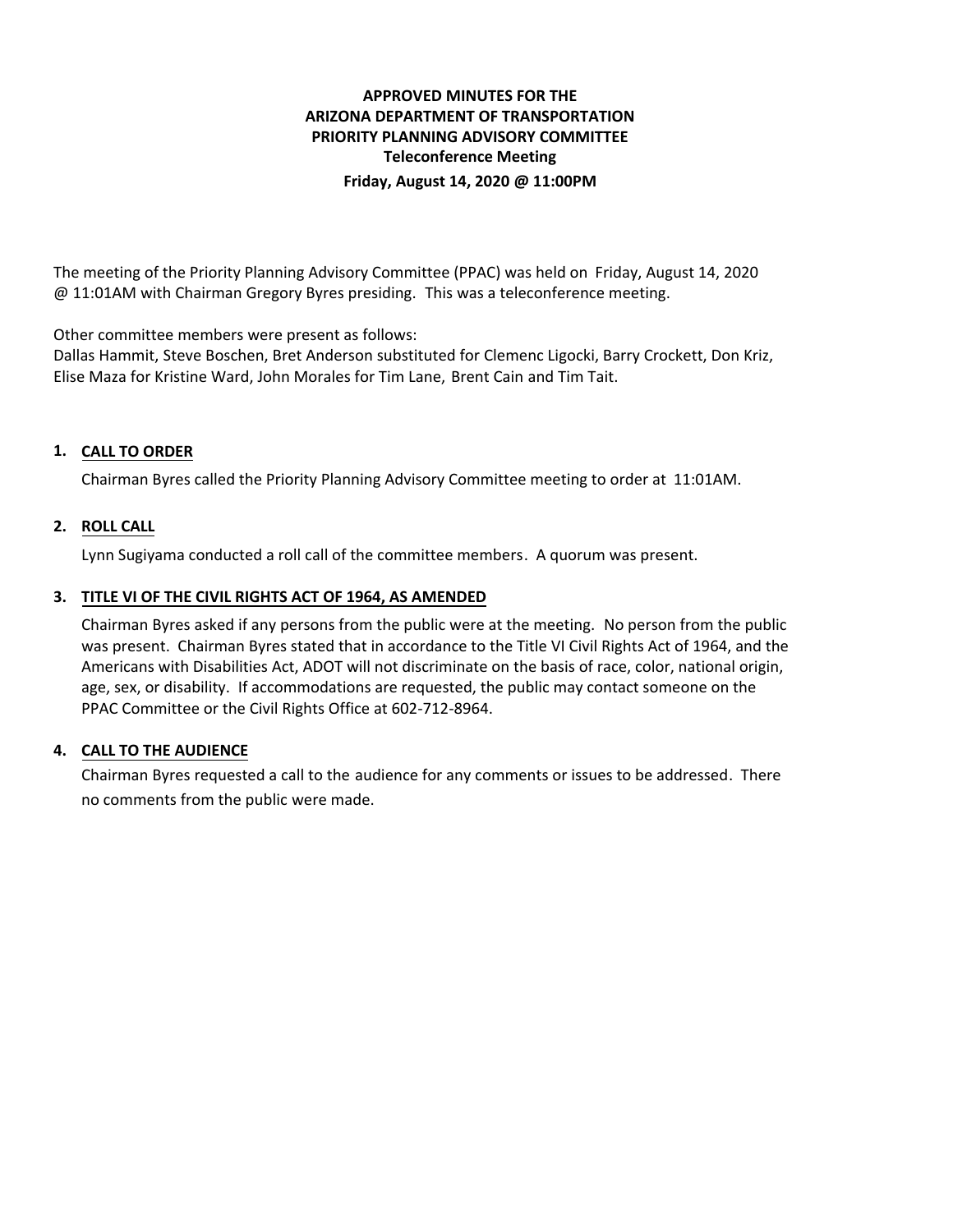# **5. PPAC - PROJECT MODIFICATIONS - DISCUSSION AND POSSIBLE ACTION**

| $5 - 1$ | Route & MP:                | SR 202L @ MP 43.0             |
|---------|----------------------------|-------------------------------|
|         | <b>Project Name:</b>       | Lindsay Road TI               |
|         | <b>Type of Work:</b>       | Construct TI                  |
|         | County:                    | Maricopa                      |
|         | District:                  | Central                       |
|         | Schedule:                  |                               |
|         | Project:                   | H887301C, TIP#: 8896          |
|         | <b>Project Manager:</b>    | Tricia Brown                  |
|         | <b>Program Amount:</b>     | \$26,942,000                  |
|         | <b>New Program Amount:</b> | \$32,366,000                  |
|         | <b>Requested Action:</b>   | Increase construction budget. |

**Item 5-1 was presented by: Tricia Brown Chairman called for a motion to approve Item 5-1. Steve Boschen made the motion to approve. Brent Cain seconded the motion. Motion carried unanimously.**